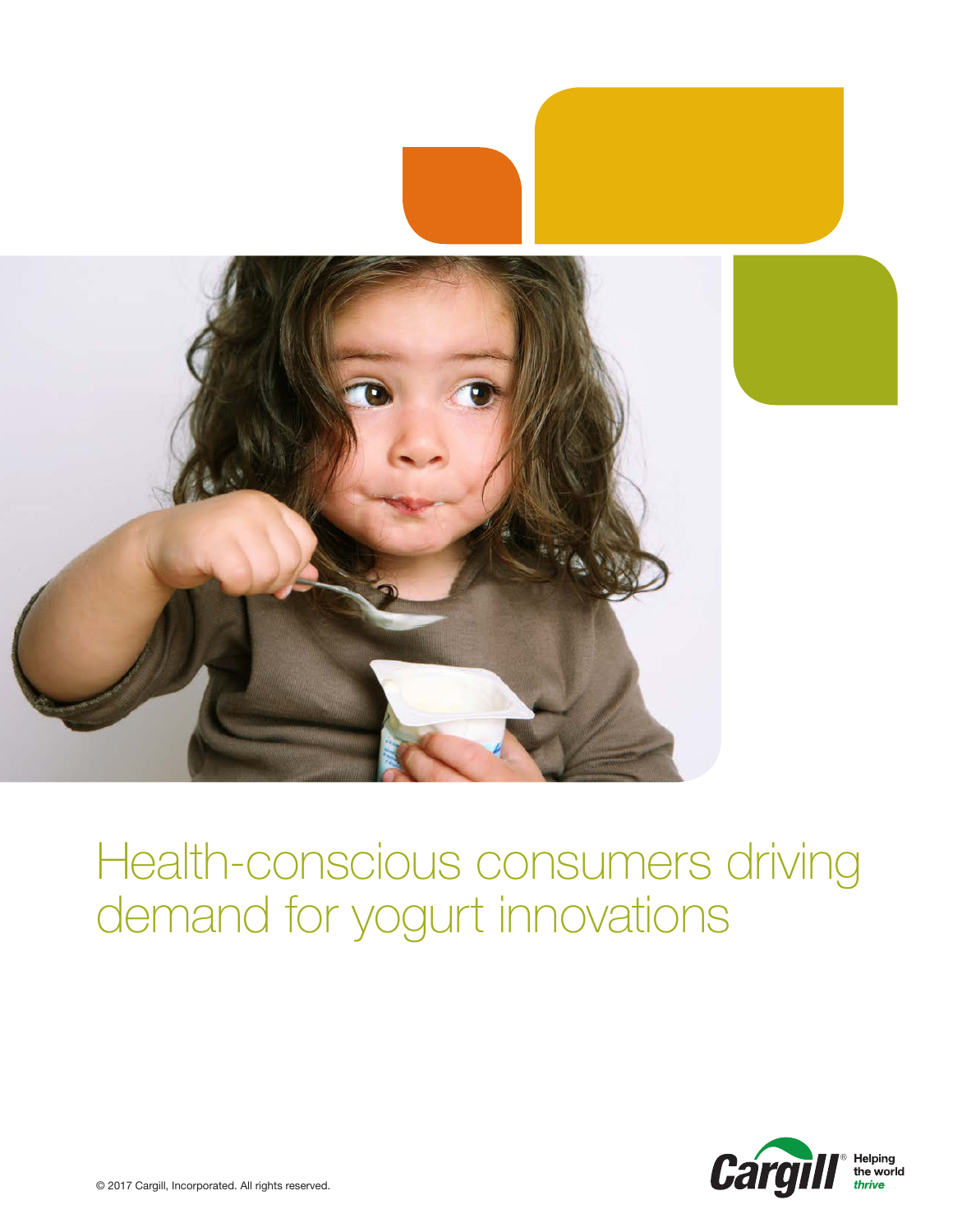Americans continue to fill their shopping carts with yogurt products. Studies show that two out of three U.S. buyers have purchased spoonable yogurt, and three out of ten have purchased yogurt drinks.1 Consumption of nutrient-dense yogurt has been noted as a marker of a healthy diet and lifestyle.<sup>2</sup>

Sales of these dairy case favorites are expected to continue to increase. Yogurt and yogurt drink total sales are expected to reach \$11.4 billion in 2021 and \$14.5 billion by 2024.<sup>1</sup>

Some shoppers are avoiding the high-sugar and fatfree varieties that once dominated grocers' shelves. Consumers are looking for healthier options, such as yogurts which support digestive health (43 percent of buyers) or weight management (23 percent).<sup>1</sup>

Whole-milk and full-fat yogurts are experiencing strong growth, as a result of more consumers understanding the benefits of fats in foods. Millennials are the most likely demographic to purchase this variety.<sup>1</sup>

Greek, Icelandic and Australian yogurt are also showing robust growth compared to traditional yogurts.<sup>3</sup> Consumers often appreciate the higher protein content and thicker texture of these strained yogurts.

## **YOGURT TIPS**

• Spoonable yogurt accounts for 90 percent of total yogurt sales.<sup>1</sup>



- • More than 90 percent of American yogurt/yogurt drink buyers consume it for breakfast.<sup>1</sup>
- • Some parts of the world consume yogurt in other ways, such as a part of a savory meal or dessert.<sup>1</sup>
- • Frequent yogurt consumers have higher nutrient intake and improved diet quality. $<sup>7</sup>$ </sup>

### What's next for yogurt?

Interest in healthier products combined with consumer acceptance of fortified functional ingredients is well aligned with yogurt innovation.4

#### **Reduced-sugar and yogurts**

Interest in healthier eating is encouraging many consumers to reduce their sugar intake. In fact, 76 percent of the respondents in a recent study said they were trying to limit or avoid sugars in general.<sup>5</sup> Zerose® erythritol delivers a sweet, clean taste and adds body and smoothness to yogurt.

#### **Novel or exotic flavors**

Savory and vegetable-based yogurts such as beet, carrot and squash are entering the market. These yogurts may be used as a stand-alone snack or in recipes, such as soups, baked goods or smoothies. TREHA® trehalose can serve as a flavor stabilizer for yogurt, protecting flavor quality during processing and throughout a product's shelf life.

#### **Yogurts for the label conscious**

Ingredients such as modified food starch and gelatin help deliver a rich, creamy texture, but may not appeal to consumers seeking label-friendly alternatives. Fruitbased pectins, custom texturizing systems and starches such as the SimPure™ portfolio of functional native starches can help produce a desirable mouthfeel while also offering label-friendly appeal.

[What you need to know about replacing modified](https://www.cargill.com/doc/1432087943621/replacing-modified-starches-q-and-a.PDF)  [food starches](https://www.cargill.com/doc/1432087943621/replacing-modified-starches-q-and-a.PDF)